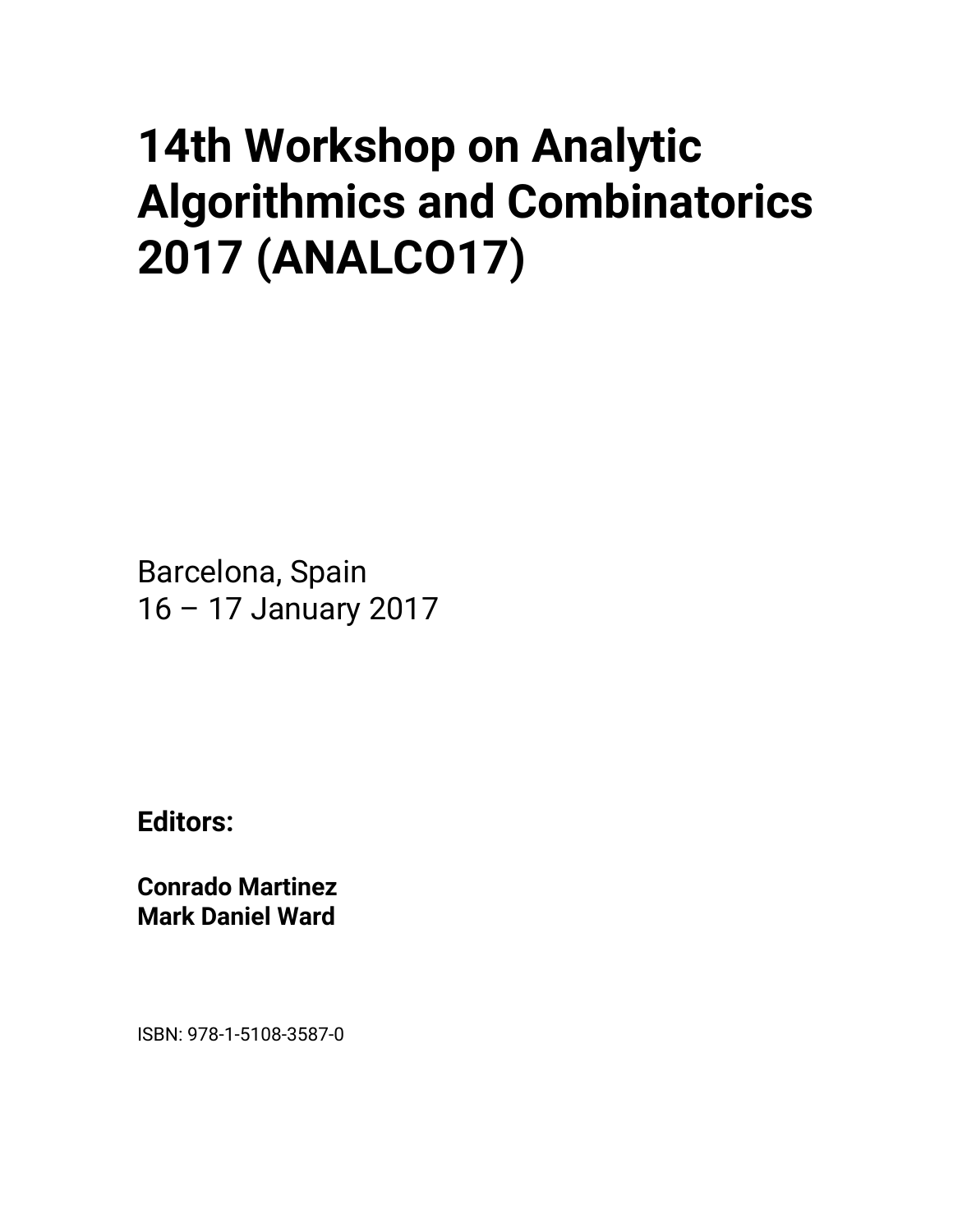**Printed from e-media with permission by:** 

Curran Associates, Inc. 57 Morehouse Lane Red Hook, NY 12571



**Some format issues inherent in the e-media version may also appear in this print version.** 

Copyright© (2017) by SIAM: Society for Industrial and Applied Mathematics All rights reserved.

Printed by Curran Associates, Inc. (2017)

For permission requests, please contact SIAM: Society for Industrial and Applied Mathematics at the address below.

SIAM 3600 Market Street, 6th Floor Philadelphia, PA 19104-2688 USA

Phone: (215) 382-9800 Fax: (215) 386-7999

siambooks@siam.org

## **Additional copies of this publication are available from:**

Curran Associates, Inc. 57 Morehouse Lane Red Hook, NY 12571 USA Phone: 845-758-0400 Fax: 845-758-2633 Email: curran@proceedings.com Web: www.proceedings.com